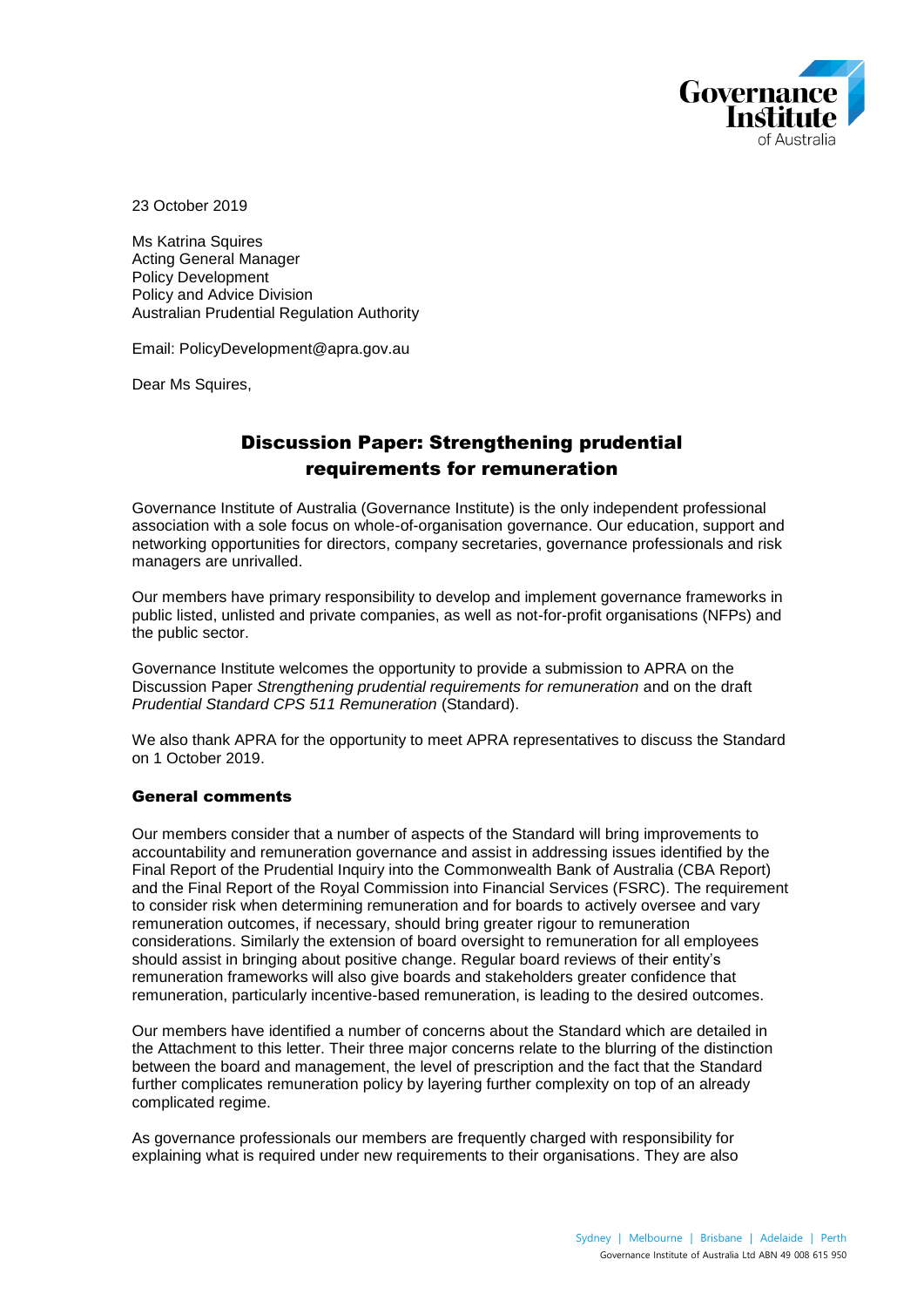actively involved in assisting their organisations, both with external reporting and with board governance reporting. They actively promote increased accountability and a strengthened governance culture. For this reason it is important that any changes not be overly prescriptive or so complex that they are poorly understood and implemented across industry. Our members consider that a 'tick the box' approach to compliance with the Standard is not what is required to achieve the type of change contemplated by the CBA Report and the FSRC.

Our members consider that the Standard takes a 'one-size fits all' approach to remuneration in APRA-regulated entities which may be appropriate for large Australian listed entities with the resources to implement it, but may prove more difficult for smaller APRA-regulated entities. An 'if-not, why not' approach, particularly for smaller entities with less complex governance arrangements, is preferable. As a founding member of the ASX Corporate Governance Council, Governance Institute is a long-standing advocate for a flexible disclosure-based approach to governance matters.

### Key recommendations

### **Governance Institute recommends** that**:**

- APRA reconsider the drafting of the Standard to ensure the important demarcation between the board and management is maintained and that the drafting does not inhibit boards' ability to rely on information and advice provided by others
- APRA reconsider the overly prescriptive nature of the Standard, particularly as it will relate to smaller APRA-regulated entities
- APRA consider the importance of balancing the task of implementing the FSRC recommendations, with not adding a further layer of complexity to an already overly complicated remuneration regulatory regime, particularly for listed entities
- a preferable approach to imposing a 'hard cap' on financial metrics for variable remuneration is to include a recommended percentage and to require entities to report on an 'if not, why not' basis against the recommended percentage
- APRA reconsider the length of the deferral period so that variable remuneration operates as a real, rather than an illusory incentive
- the drafting of paragraph 58(b) of the Standard refer to a **'material'** breach of compliance obligations and that APRA consider alternatives such as an appropriate deferral period and malus provisions in place of claw back
- TSR be considered as a useful measure of performance for remuneration in conjunction with other suitable risk-based measures
- APRA consider the potential unintended impact of the Standard on the dynamics of corporate democracy in listed entities and the potential impact on the rights of retail shareholders
- the approach to the alignment of the BEAR with the Standard be settled and agreed, with appropriate industry consultation, before the Standard commences and that APRA consider the implementation date for the Standard given that the impact of BEAR will not be clear until the requirements come into effect for small and medium ADIs until 1 July 2020, with appropriate transitional provisions
- the implementation date for the new requirements align with the entity's financial years, that early adoption of the new requirements be encouraged and that APRA consider permitting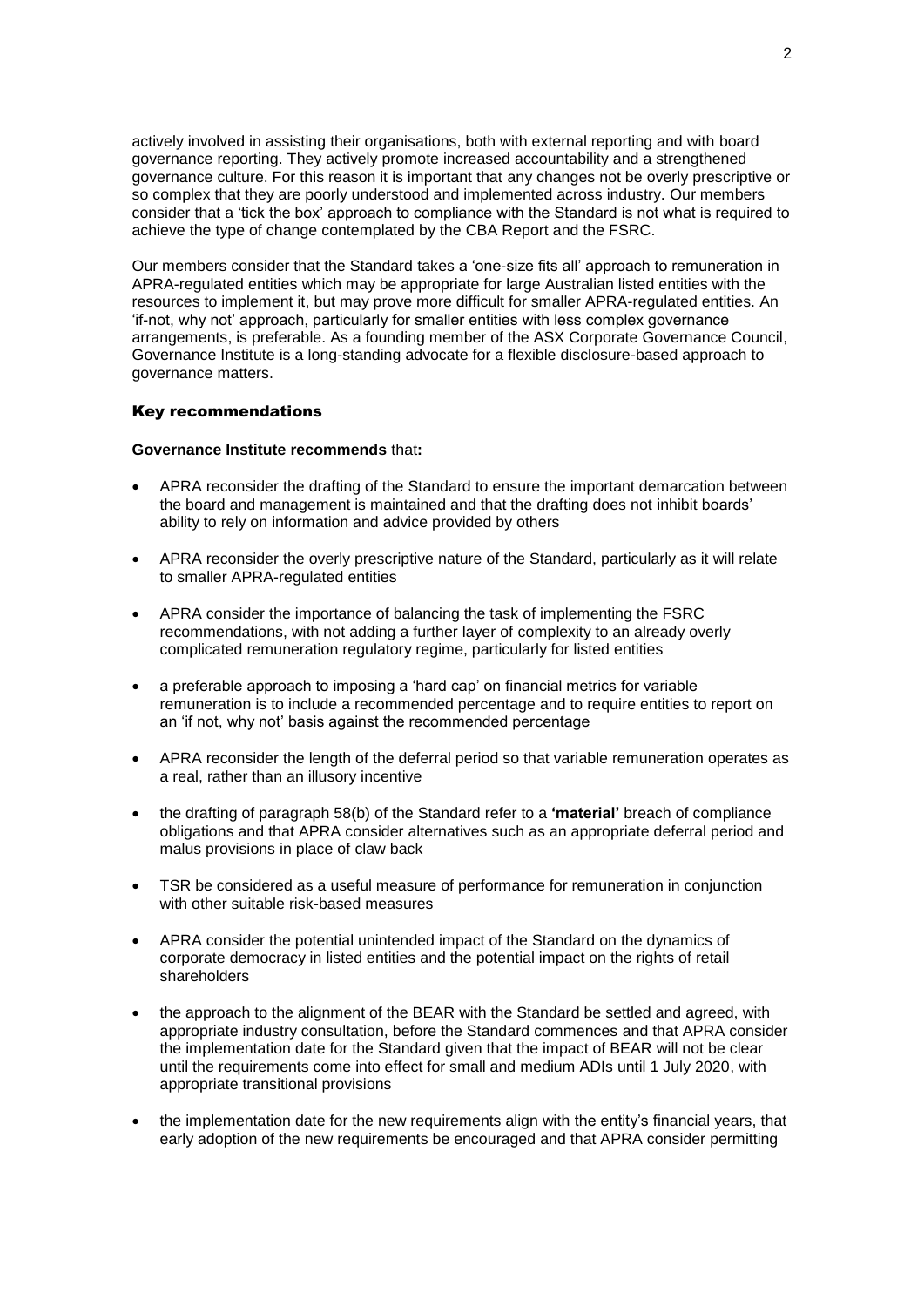grandfathering of existing incentive plans, subject to appropriate limitations

 APRA consider the unintended impact of the deferral and other requirements in the Standard on the ability of APRA-regulated entities to attract suitably skilled staff and for the Australian financial services sector to remain globally competitive.

Governance Institute would welcome the opportunity to be involved in further deliberations on the Standard and the accompanying guidance.

Yours sincerely,

Noted

Megan Motto **CEO**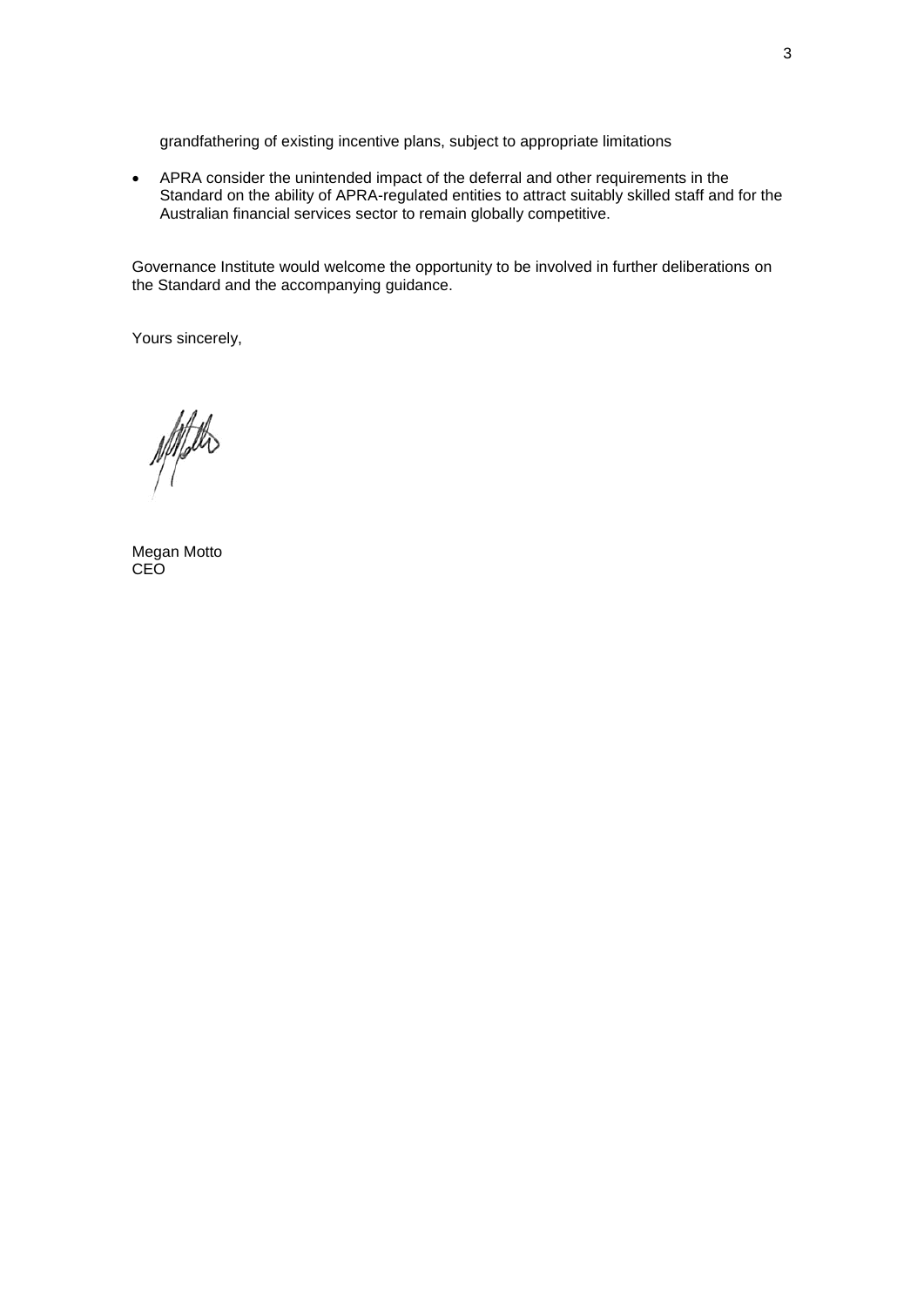## Attachment

### 1. Blurring of distinction between the board and management

There is much contemporary commentary about what boards should be doing to restore trust and to right the wrongs uncovered by the FSRC.

For very practical reasons, directors have power under the Corporations Act to delegate (sections 190, 198D and 201K). In most Australian entities, directors have delegated day-to-day management of the business to the CEO and the senior management team. There is a separation between the board and management. The types of matters a board reserves to itself and those it delegates to management will be a function of an entity's size, complexity, ownership structure, history, culture and the skills of the board and the management team. These will not necessarily remain static but will change as an entity changes and evolves. Given that they are not full-time employees of entities, it is not directors' function to involve themselves in the day-to-day management of an entity, hence the need to rely on the CEO and the senior management team. In fact, it is good governance for there to be a clear delineation between the roles and responsibilities of board and management.<sup>1</sup>

It is good governance for listed entity boards to have a majority of independent directors.<sup>2</sup> Independent non-executive directors are a key governance mechanism for avoiding situations where an individual or group of individuals polarise board decision-making and for maximising the likelihood that board decisions will reflect the best interests of the entity as a whole, rather than individual security holders or interest groups. Independent directors also play an important role in challenging management and holding them responsible and to account.

Again for practical reasons directors are able to rely on information or advice provided by others (section 189 Corporations Act). The reliance must be made in good faith; and after making an independent assessment of the information or advice, having regard to the director's knowledge of the entity and the complexity of its operations and structure. The extent of what directors must do in order to undertake an 'independent assessment' does not require directors to redo the task themselves. Directors are entitled to rely on others, but should apply an enquiring and unbiased mind to the information brought to them. The practicalities of what this will require depend on the particular matter and the nature of the information.

The ability to delegate and to rely on information and advice provided by others are two important ways in which the business of an entity is able to be carried out efficiently. For this reason our members are concerned at the blurring of the demarcation between board and management in the Standard. It is important to clearly maintain this distinction so as to ensure that boards maintain sufficient distance from the day-to-day operations of an entity to enable them to bring independent and objective judgement to bear on remuneration matters. If directors are not able to rely on information and advice provided by others, subject to the important caveats referred to above, it is almost impossible for them to carry out their role.

**Governance Institute recommends** that APRA reconsider the drafting of the Standard to ensure the important demarcation between the board and management is maintained and that the drafting does not inhibit boards' ability to rely on information and advice provided by others.

## 2. Prescription

1

Our members are concerned about the prescriptive nature of a number of the proposals, particularly the lack of discretion in relation to entities' governance arrangements, notably the

<sup>&</sup>lt;sup>1</sup> Corporate Governance Principles and Recommendations, ASX Corporate Governance Council, 4<sup>th</sup> edition, February 2019, Recommendation 1.1.

<sup>&</sup>lt;sup>2</sup>Corporate Governance Principles and Recommendations, ASX Corporate Governance Council, 4<sup>th</sup> edition, February 2019, Recommendation 2.4.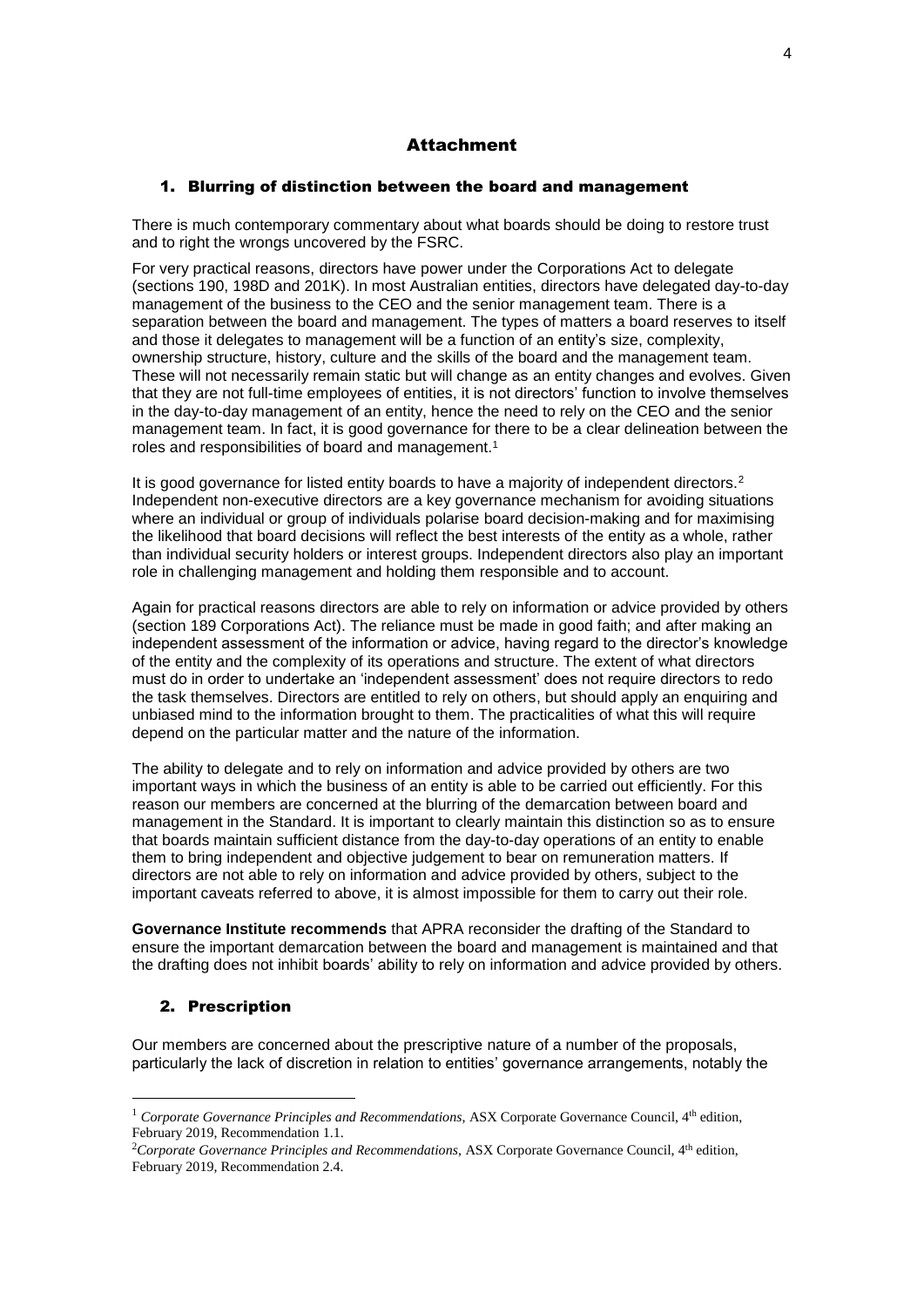operation of board committees and the proposed remuneration design requirements (see 4 below). The following are examples of areas of concern:

- Paragraph 36 of the Standard prescribes the terms of an APRA-regulated entity's triennial review of their remuneration framework. Our members consider that this would be better restated as a set of principles.
- We note that on the current wording of the Standard (paragraph 48) it would seem that the board Remuneration Committee is required to assess and make recommendations on the remuneration arrangements and variable remuneration 'individually' for senior managers and highly-paid material risk-takers. Our members consider that this is overly prescriptive and that it would be more appropriate for Remuneration Committees to look at this group as a cohort with appropriate discussion in relation to outliers.
- The Standard prescribes the interaction between the various board committees. While this may be appropriate for large well-resourced listed entities, this may not be scalable for smaller APRA-regulated entities. Our members consider and 'if not, why not' approach to these arrangements would be preferable.
- Our members note that while the Standard is prescriptive in many areas, the critical link between remuneration and strategy is nowhere referenced. There are references to 'business plans' but these are usually tactical rather than strategic
- Paragraph 19(d)(2) (service contracts) could have the unintended consequence of requiring an entity to be involved in the structure and terms of remuneration arrangements of employees and contractors of unrelated service providers (a potentially large group of people, particularly in the superannuation sector where outsourced arrangements are very common), simply because the services provided may materially affect how the entity manages its risks and fees are based on how well services are performed. We recommend APRA clarifies in its guidance what service contracts it intends to capture by this provision.

**Governance Institute recommends** that APRA reconsider the overly prescriptive nature of the Standard, particularly as it will relate to smaller APRA-regulated entities.

## 3. Complexity of the Australian remuneration regime

Remuneration in Australia operates within a confusing patchwork of law, guidance and the accounting standards. Since the requirement to put the remuneration report before shareholders was introduced (section 250R Corporations Act), there have been a substantial number of new requirements added to the Corporations Act in relation to this disclosure requirement. Each new requirement supplements rather than replaces existing remuneration disclosure requirements. With the stated policy objective of simplification, the addition of more layers of regulation rather than adopting the approach of taking a holistic view, has resulted in complexity and confusion for investors, particularly retail investors.

Governance Institute has advocated for some time that there is a pressing need for an approach to legislative reporting requirements that aims to simplify reporting, rather than adding further layers of complexity.<sup>3</sup> The Standard layers further complexity on top of an already complicated regime.

**Governance Institute recommends** that APRA consider the importance of balancing the task of implementing the FSRC recommendations, with not adding a further layer of complexity to an already overly complicated remuneration regulatory regime, particularly for listed entities.

<u>.</u>

<sup>3</sup> See Submission to Treasury *2016-2017 Budget Submission*, 5 February 2016.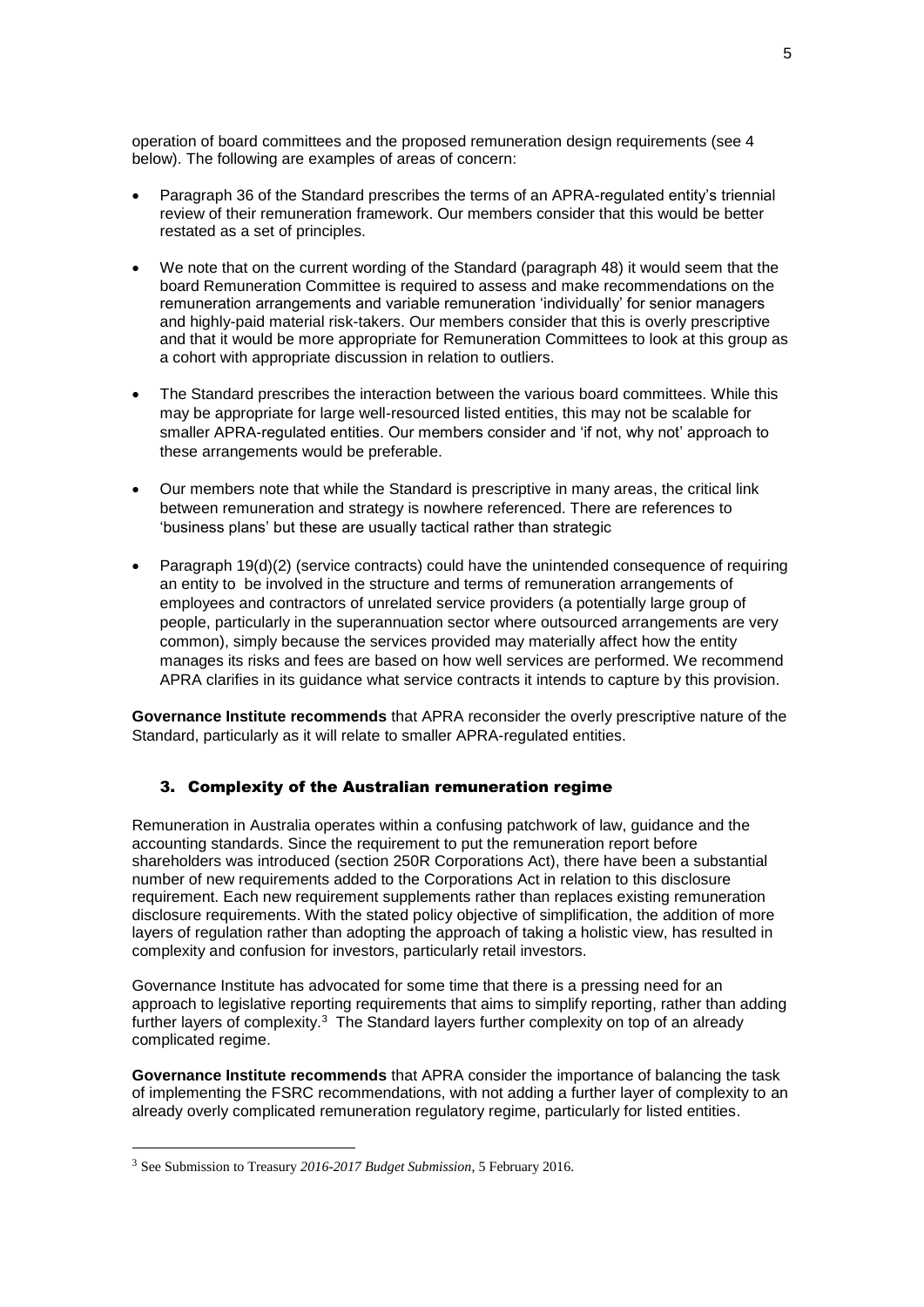### 4. Remuneration design, deferral and clawback

Our members have identified several areas of concern in related to the requirements proposed by the Standard:

 *The balance between financial and non-financial measures for variable remuneration schemes*

The balance between financial and non-financial measures is a concern, as is the limitation of financial metrics for variable remuneration to no more than 50% of the total measures used for allocation of the remuneration (Standard paragraph 38). Neither the FSRC Report nor the Financial Stability Board (FSB) has dictated a measurement. The FSRC recommendation was to 'set limits on the use of financial metrics in connection with long-term variable remuneration'. This is one area where our members consider the requirements of the Standard are overly prescriptive. The Standard and BEAR both make boards accountable for remuneration outcomes which our members consider is a preferable policy outcome to imposing a hard cap on financial measures.

One aspect of our members' concern relates to the limitation on boards' discretion in relation to remuneration. By prescribing a cap on financial metrics for variable remuneration, the Standard is removing the key link between remuneration and strategy and a board's ability to adjust variable remuneration for failure to implement strategy or a year of poor financial results. An unintended consequence of a minimum 50 per cent allocated to financial measures might be that in a year of poor sectoral financial performance an entity is unable to adjust an incentive downwards. An alternative may be to look at 'gateways' so that variable remuneration awards can only be made provided certain gateways, including meeting financial targets, are met. Meeting financial targets is also critical to ensuring the affordability of incentive schemes. Many investors view conduct gateways, such as expected standards of behaviour, compliance and conduct, favourably as they set a minimum bar. An entity should at a minimum meet its financial targets before any sort of variable remuneration award is considered.

Our members consider that imposing a 'hard' cap on the proportion of financial measures will not necessarily achieve the stated objectives of APRA's review of the Standard. It is still possible to have an incentive plan with a significant proportion (40 per cent to 50 per cent) of non-financial measures applied and still produce pay for performance misalignment. The issue relates more to improving accountability and oversight within entities, rather than prescribing pay and incentive parameters. In our members' experience there remains considerable debate between shareholders and governance advisors as to what types of non-financial measures should attract a reward - as opposed to incurring a negative accrual or trigger malus or clawback. Similarly the most effective form of incentive will vary between entities for sound reasons. At this stage there does not seem to be a consensus and setting an artificial limit pursuant to the Standard may be counter-productive. We also understand from discussions with our equivalent body in the United Kingdom that the introduction of 'caps' has had the effect of increasing fixed remuneration for CEOs and senior executives.

A preferable approach to imposing a hard cap may be to include a recommended percentage for financial metrics and to require entities to report on an 'if not, why not' basis against the recommended percentage. This would allow for the fact that there are variety of remuneration plans in use at the moment and that what is appropriate for a large ADI may not be suitable for an insurer. Superannuation funds, particularly in the not-for-profit sector do not typically pay variable remuneration. It would also allow entities greater flexibility to provide more meaningful discussion about their incentive plans.

**Governance Institute recommends** that a preferable approach to imposing a hard cap on financial metrics for variable remuneration is to include a recommended percentage and to require entities to report on an 'if not, why not' basis against the recommended percentage.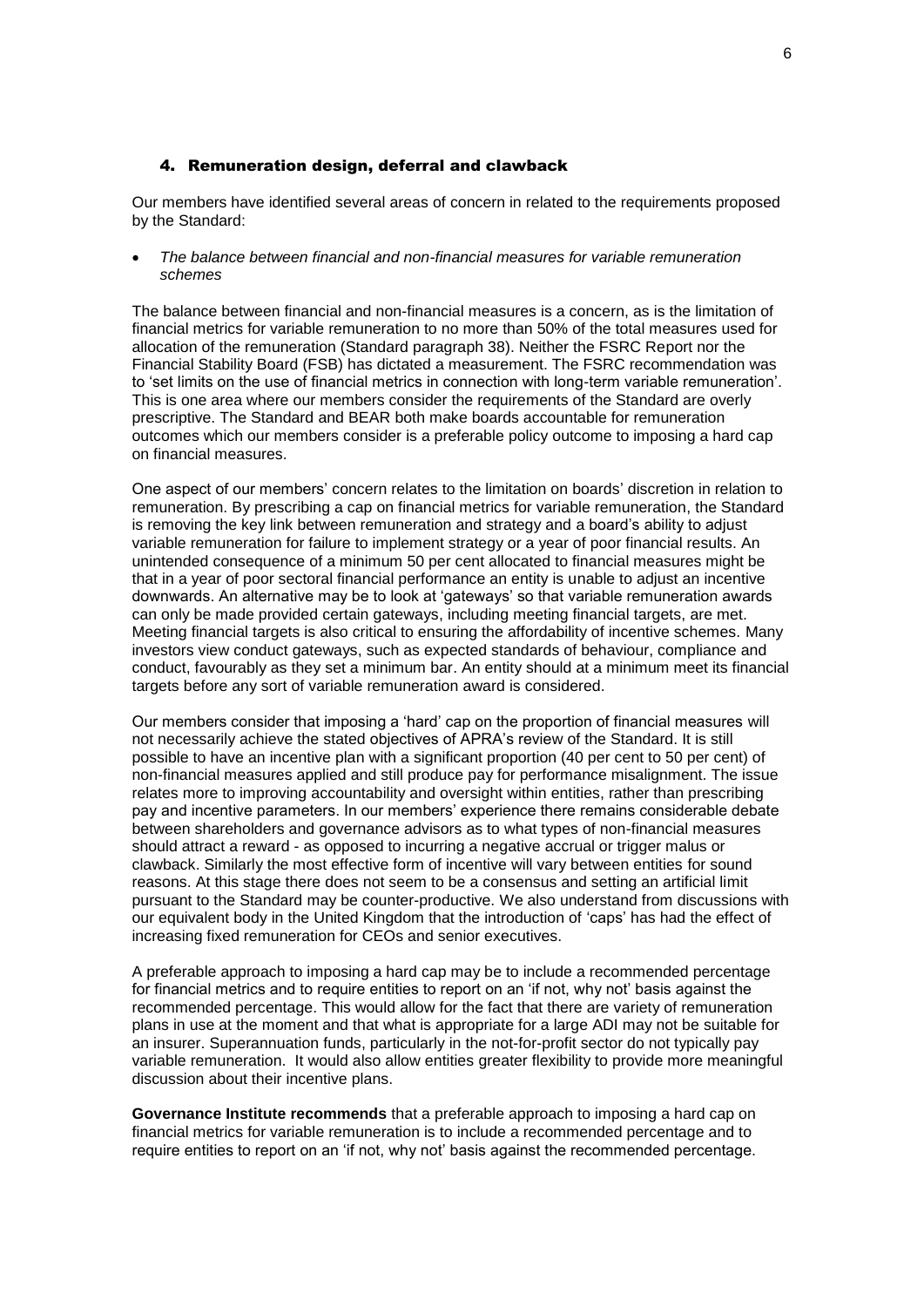*The deferral requirement for CEO and executive variable reward in significant financial institutions* 

Our members also consider that the requirement to defer the CEO's and other executives' (including material risk takers) variable remuneration for either six or seven years with a minimum vesting period of four years is overly prescriptive. Practically they question the perceived benefit a CEO will attach to variable remuneration that cannot vest for four years when the average CEO tenure is approximately five and half years.<sup>4</sup> They consider that any return is likely to be heavily discounted in the minds of prospective CEOs and is also likely to make the financial services sector less attractive to prospective employees (see 8 below). Our members also note that setting a minimum deferral period assumes all significant financial institutions share a similar risk profile and ignores questions of strategy.

**Governance Institute recommends** that APRA reconsider the length of the deferral period so that variable remuneration operates as a real, rather than an illusory incentive.

*Claw back – length and enforceability*

Under paragraph 56 of the Standard variable remuneration for senior managers and highly-paid material risk-takers must be subject to clawback. Our members consider the length of the proposed claw back period for up to two years beyond full delivery and four years for a person under investigation in significant financial institutions is too lengthy. In our members' experience clawback is extremely difficult to achieve without resorting to litigation against the employee. Given that litigation always involves uncertainly does this mean that variable remuneration cannot be contemplated for these types of employees? Our members question whether it is in the best interests of customers, shareholders and other stakeholders for an entity to have to resort to litigation against a former employee to manage the consequences of poor behaviour, noting that litigation is usually expensive, protracted, stressful and disruptive to a business. It would also be a significant concern if an issue had not crystallised within nine years, being the sum of the proposed seven year deferral period and the two year claw back period. This may also impact the statutory limitation period for contractual claims.

We also note that claw back should be an extreme measure and for this reason **Governance Institute recommends** that the drafting of paragraph 58(b) of the Standard refer to a **'material'** breach of compliance obligations. **Governance Institute also recommends** that APRA consider alternatives such as an appropriate deferral period and malus provisions in place of claw back.

### *TSR*

1

The other issue of concern to our members in this area is the role of Total Shareholder Return (TSR) in performance metrics (paragraph 38 of the Standard). Our members acknowledge there is some evidence to support APRA and the FSB's contention that relative TSR incentives encourage excessive risk taking. Nonetheless in their experience, TSR is a widely accepted and understood measure of an entity's performance, readily accepted by investors. While APRA considers it to be a financial metric, there are a number of other factors 'baked into' the measure which implicitly include non-financial matters such as reputation and standing in the market and performance relative to peers. Investors would argue it is a total measure.

Recent analysis by Guerdon and Associates carried out over seven years of ASX 300 remuneration report votes found that TSR for the year prior to the AGM had a negative impact on votes against the remuneration report. This means that a lower TSR increased the chance of

<sup>&</sup>lt;sup>4</sup> CEO turnover at the ASX200 rises to 20pc: Robert Half survey finds, P Durkin, Australian Financial Review, 15 October 2018.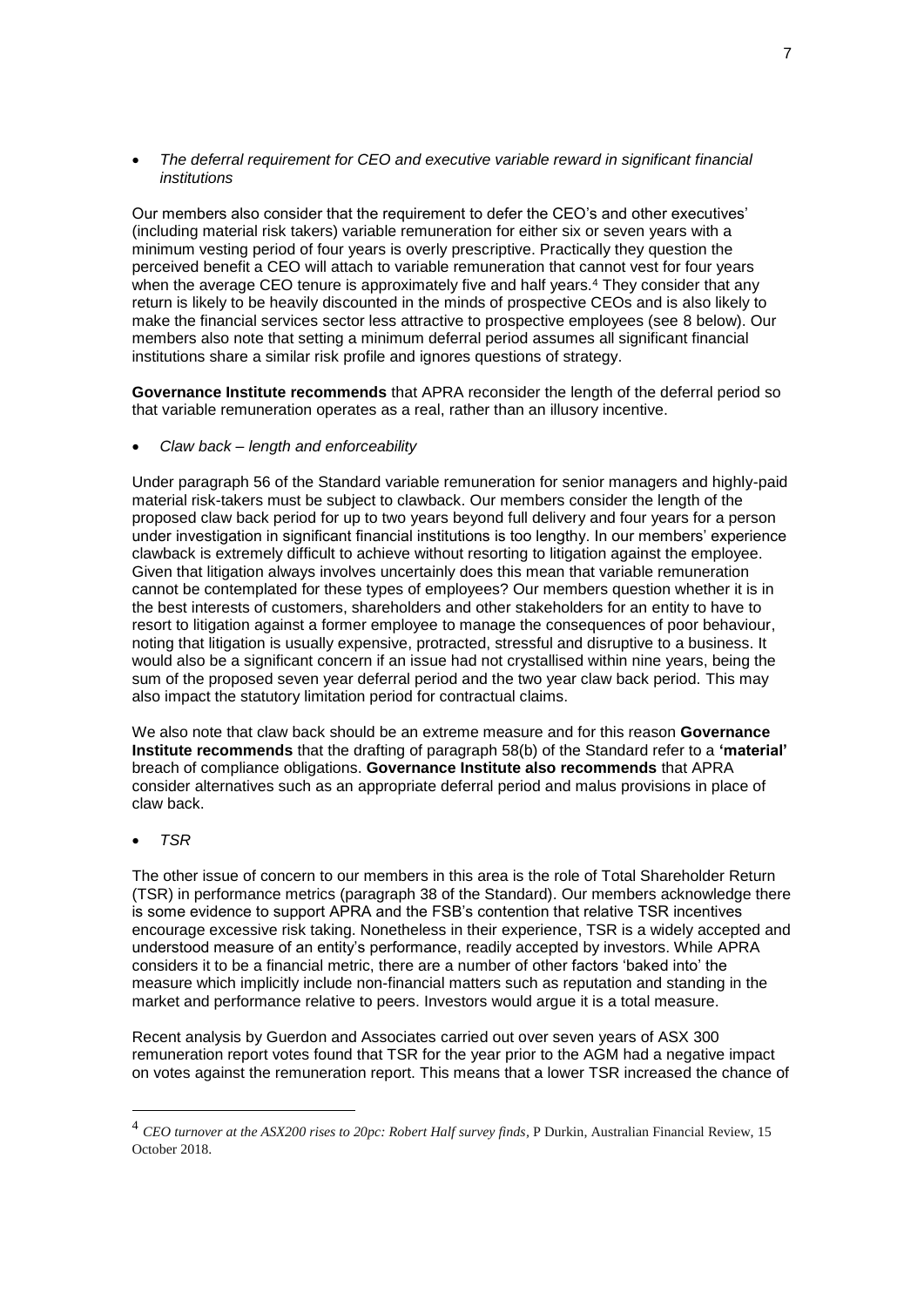a vote against the remuneration report.<sup>5</sup> The analysis observes that this outcome is sensible as shareholders that are unhappy with their return would be more likely to express dissatisfaction by voting against the remuneration report. Given its importance as a measure of shareholder satisfaction with an entity's performance, our members consider that TSR continues to have a role in setting remuneration objectives.

**Governance Institute recommends** that TSR be considered as a useful measure of performance for remuneration in conjunction with other suitable risk-based measures.

### 5. Investors and remuneration

A further complexity in relation to remuneration, particularly in larger listed entities, is the role that proxy advisers and institutional investors play in driving the use of financial metrics in remuneration. While there is some acknowledgement that non-financial objectives have a place if they have clear metrics, there is certainly a strong focus in their guidelines on achieving financial targets. For example, ISS Australia's 2018 Proxy Voting Guidelines provide: 'Where non-financial objectives are used as part of the performance conditions, ISS expects the majority of the payout to be triggered by the financial performance conditions'.<sup>6</sup>

Our members consider that there is potentially a major challenge for boards in that investors may not agree with the remuneration outcomes created by the Standard and may vote against remunerations reports. Directors potentially find themselves in an unenviable position where the Standard prescribes one approach and some shareholders are seeking another. It would be unfortunate if the Standard were to, in effect, create a two-tiered structure of listed entities competing for capital in the same market – those which have remuneration regulated by APRA and those which do not. This mitigates against a well-functioning market and potentially makes APRA-regulated entities less attractive to investors.

We also understand that some investors' advisers have expressed concerns that the Standard runs contrary to the interests of corporate democracy by limiting shareholders ability to fully determine the remuneration outcomes for executives, particularly paragraphs 38, 53, 54. We consider that retail shareholders may also have concerns that the important right of shareholders to approve remuneration reports is neutralised by the Standard in its current form.

**Governance Institute recommends** that APRA consider the potential unintended impact of the Standard on the dynamics of corporate democracy in listed entities and the potential impact on the rights of retail shareholders.

### 6. Interaction between the Standard and BEAR

1

One significant issue with the Standard identified by our members is how its requirements interact with the Banking Executive Accountability Regime (BEAR) which will ultimately extend to all APRA-regulated entities. In some areas the Standard duplicates some of the BEAR requirements and it will be extremely important for the two regimes to be considered side-byside. Areas of potential duplication include: the roles in scope and the length of remuneration deferral periods – there are some slight differences in the wording of some clauses that do have an impact. For significant financial institutions typically all persons covered by BEAR should fall into the longer deferral periods under the Standard. However, there may be situations where they do not, which means that entities must comply with different provisions for different classes of employees. This is both administratively burdensome for entities and leads to employee

[https://www.issgovernance.com/file/policy/active/asiapacific/Australia-Voting-Guidelines.pdf.](https://www.issgovernance.com/file/policy/active/asiapacific/Australia-Voting-Guidelines.pdf)

<sup>5</sup> The Variable that [Correlates Strongly with Remuneration Report Votes,](http://www.guerdonassociates.com/articles/shareholders-annual-tsr-and-voting-on-remuneration-reports/) Guerdon and Associates Newsletter 5 March 2019.

<sup>6</sup> Se*e Proxy Voting Guidelines, Benchmark Policy Recommendations*, Effective for Meetings on or after October 1, 2018 page 18, ISS Australia at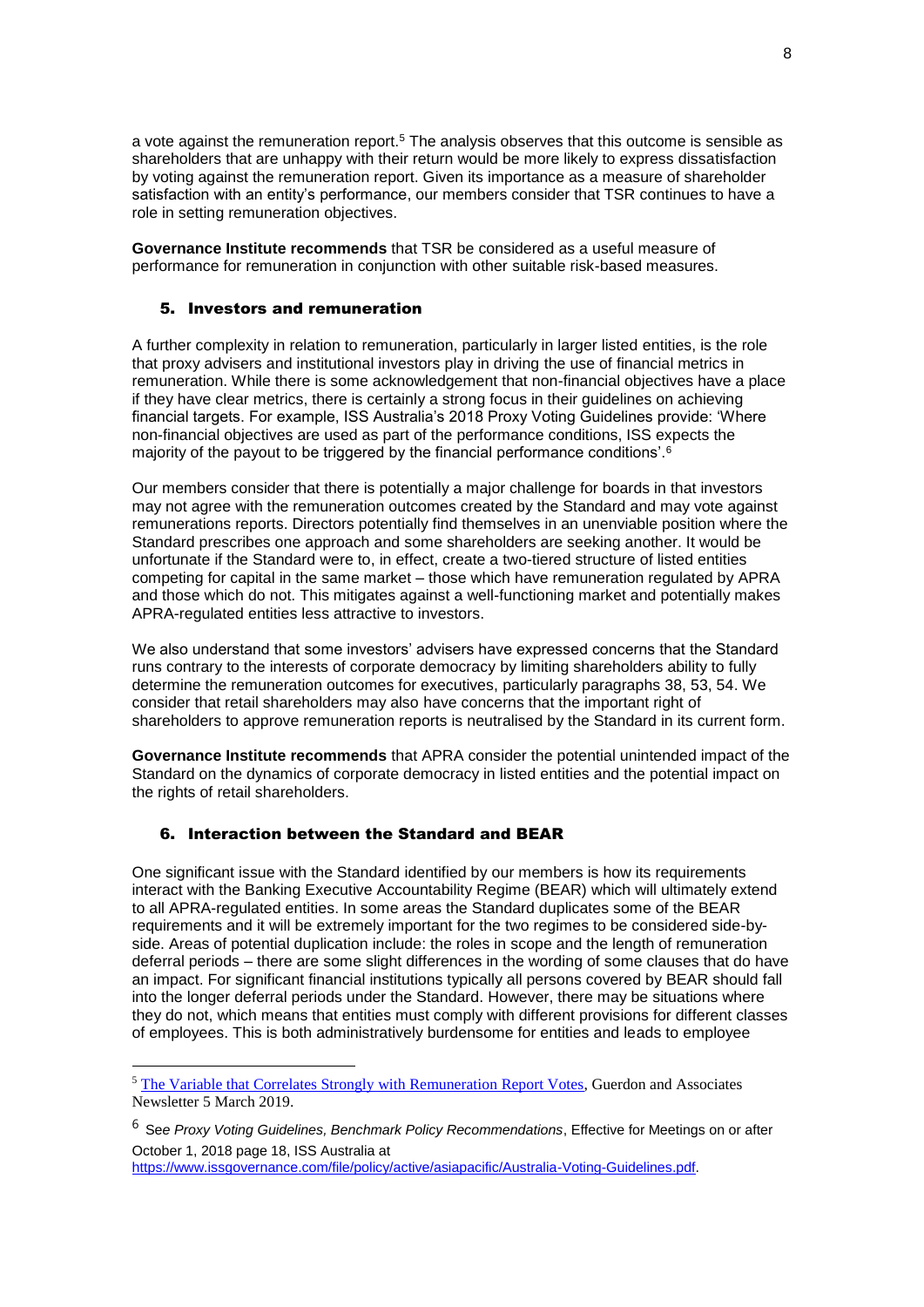uncertainty about their terms of employment. Our members also note that BEAR includes definitions of small, medium and large ADIs so question the need for an additional definition of 'significant financial institution' in the Standard. This is particularly the case, given the policy intent of BEAR according to its Explanatory Memorandum is expressed in similar terms to the policy intent of the Standard.

Similarly we consider APRA should clarify that the intention of paragraph 16(k)(i) is to be consistent with BEAR and not inadvertently capture every director of a subsidiary group but rather BEAR 'Accountable Persons'. Our members consider that the Standard should be as consistent with BEAR as possible, to avoid entities having to comply with inconsistent remuneration regimes.

We understand discussions are underway to align the two sets of requirements. Our members consider it would be preferable for these discussions to be concluded and an approach agreed, with appropriate industry consultation, before the Standard commences. Given the changes to individual remuneration contemplated by the Standard, it would be disruptive for the Standard to commence operation only to be amended shortly thereafter because of inconsistencies with BEAR. Implementing the Standard on the basis of entities' financial years (see 7 below) may allow sufficient time for the harmonisation to be completed.

**Governance Institute recommends** that the approach to the alignment of BEAR with the Standard be settled and agreed, with appropriate industry consultation, before the Standard commences. **We also recommend** APRA consider the implementation date for the Standard given that the impact of BEAR will not be clear until the requirements come into effect for small and medium ADIs until 1 July 2020. We ask that APRA clarify that the intention of paragraph 16(k)i(i) is to include BEAR 'Accountable Persons'.

### 7. Implementation date for new requirements

Our members consider that it would be preferable for the implementation date of the new requirements to align with entities' financial years, rather than the 'hard' start date contemplated by the Consultation Paper and the Standard. Alignment with entities' financial year will allow a smoother start to the new requirements, particularly given that many entities may have to amend existing contractual arrangements and transition to the new requirements.

Allowing entities to adopt the new requirements from the commencement of a new financial year will avoid the complexities and potential inequities created by changing existing performance plans mid-stream. There may need to be some grandfathering of existing arrangements.

If a financial year commencement date is adopted it would be possible to allow entities to early adopt the new requirements.<sup>7</sup> We also recommend that APRA consider allowing entities to grandfather existing incentive plans, given the potential disruption created by implementing APRA's requirements during the course of an incentive plan.

**Governance Institute recommends** that the implementation date for the new requirements align with entities' financial years, that early adoption of the new requirements be encouraged and that APRA consider permitting grandfathering of existing incentive plans, subject to appropriate limitations.

### 8. Talent drain

1

Our members consider that the deferral requirements (see 4 above) included in the draft Standard will impact on the ability of APRA-regulated entities to attract suitably skilled staff at a

<sup>7</sup> The ASX Corporate Governance Council has adopted this approach in relation to the 4th edition of the *Corporate Governance Principles and Recommendations*.